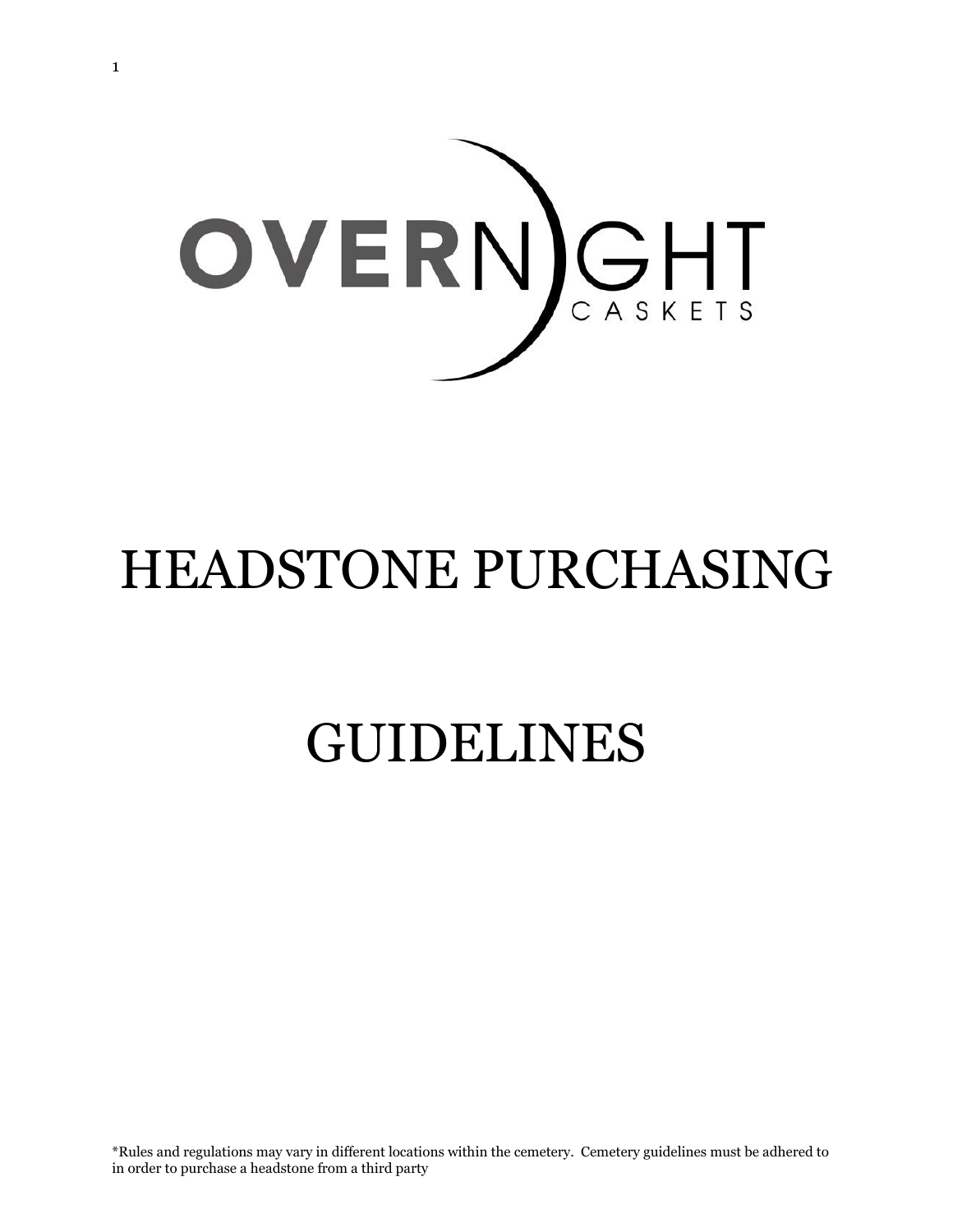# QUESTIONS TO ASK A **CEMETERY**

- What are the size requirements for the headstone?
- What style of headstone do you allow?
- What type of material is required?
- Is paint allowed on the headstone?
- Are Lawn Mower Proof Edges or Beveled Edges required?
- Is there any type of emblem required on the headstone?
- Are there any granite color restrictions?
- Is a plot number required on the stone?
	- o If so, what size is required and where on the stone can it be located?
- Is paperwork required?
- Is a proof required?
- Are pictures allowed on a headstone?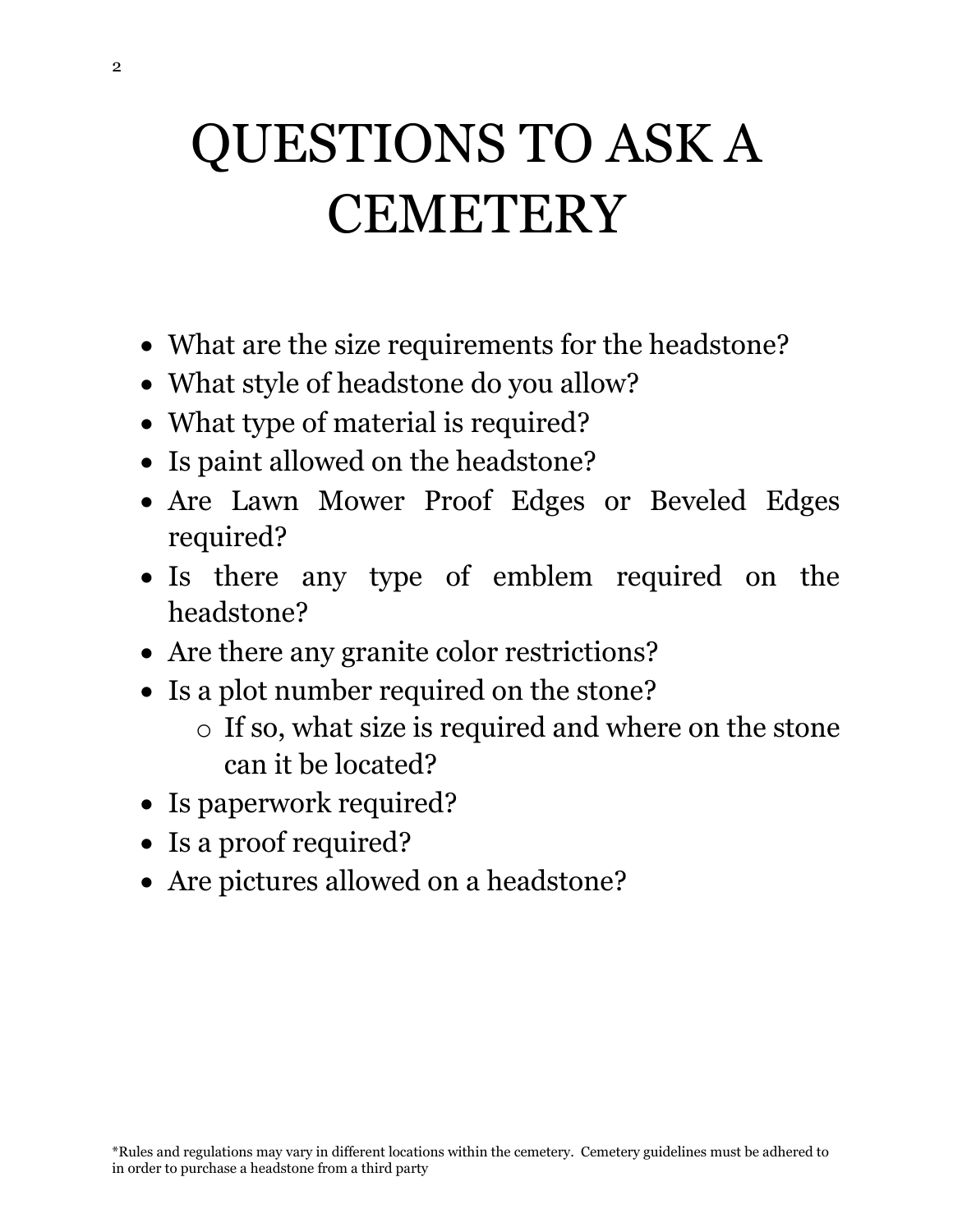# **Things to Keep in Mind**

Prior to purchasing a headstone from Overnight Caskets you need to be familiar with the requirements that your cemetery has in place. As well, you must comply with all of these requirements. The law requires that the cemetery allow you to purchase a headstone from the vendor of your choice, but it also makes provisions allowing the cemetery to have specific requirements that must be adhered to. Failure to follow the regulations of the cemetery can result in the stone delivery being refused. If the headstone is refused by the cemetery all charges incurred, including return shipping and possible remaking of the stone are the purchaser´s responsibility. Overnight Caskets will not contact your cemetery directly.

# **What are the size requirements for headstones?**

There are normally a variety of sizes allowed by the cemetery. These can vary depending on the size of the plot purchased as well. You must purchase a headstone that matches the size and thickness requirements.

# **What style of headstone do you allow?**

Overnight Caskets has a large selection of styles to choose from. Custom styles are available upon request.

# **What type of material is required?**

Overnight Caskets sells both Granite and Bronze Headstones.

# **Is paint allowed on the headstone?**

Overnight Caskets will paint the engraved areas of the stones we produce, unless you specify otherwise. The paint used on all headstones is special monument grade paint, specifically designed to be used on headstones. If the cemetery requires no paint then please indicate that requirement in the comments of your order. This will be done at no charge.

#### **Are Lawn Mower Proof Edges or Beveled Edges required?**

If required, please specify in the comments section of our order form. Additional charges apply.

#### **Is there any type of emblem required on the headstone?**

Overnight Caskets clip art collection contains thousands of emblems to choose from. Clip art will be added at no additional charge. Browse our Clip Art Collection and specify in the comments section of your order the name and location of the emblem that you have selected.

#### **Are there any granite color restrictions?**

Overnight Caskets has many different colors to choose from.